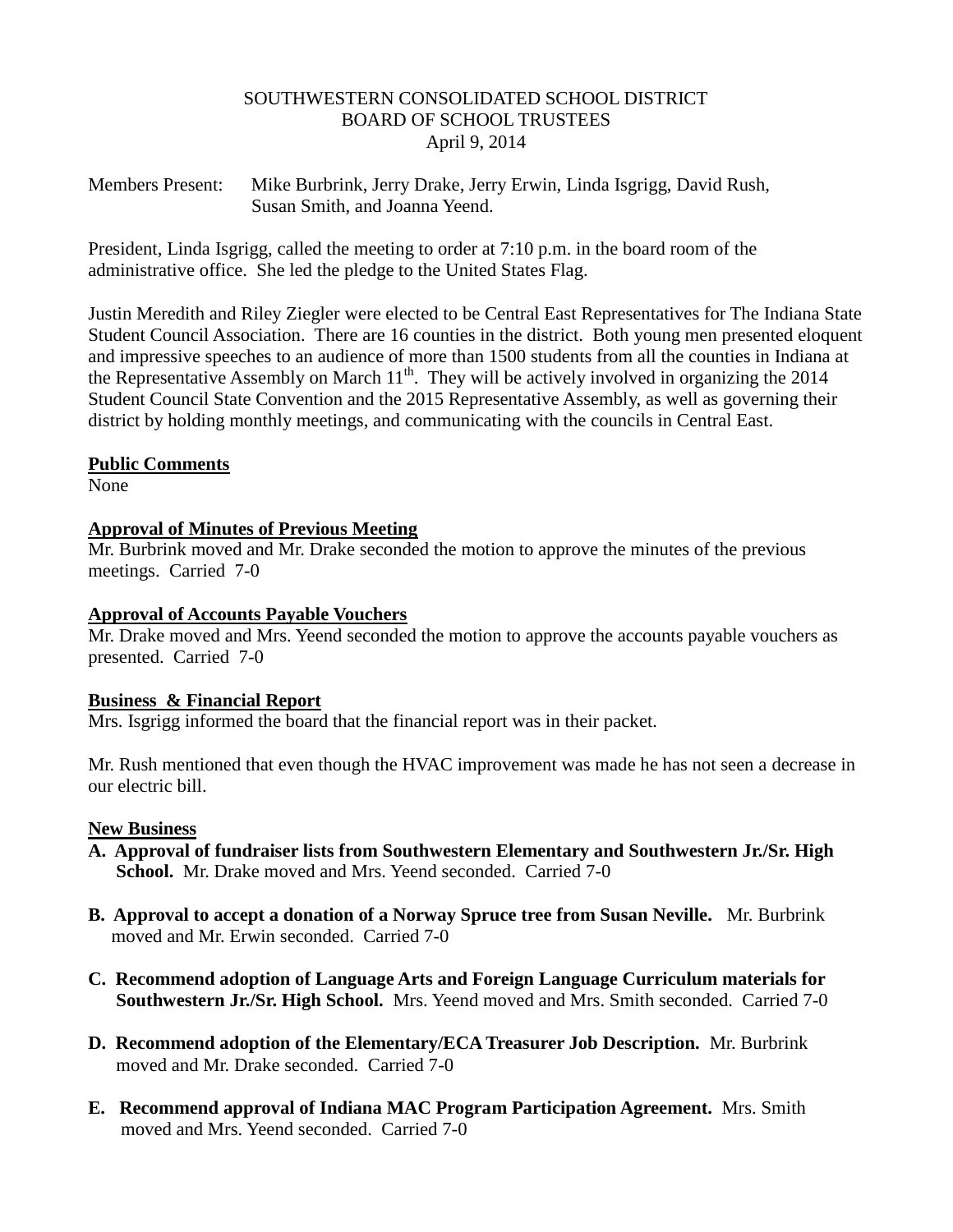- **F. Recommend approval of rental agreement with Providence Capital Network for 120 chromebooks.** Mrs. Neville said that this will help with our 1:1 Initiative. The computers will be leased over a 3-year period. They will be used for the  $7<sup>th</sup>$  and  $8<sup>th</sup>$  grade. Mrs. Yeend moved and Mr. Burbink seconded. Carried 7-0
- **G. Recommend approval to purchase 2 steamers and a soft serve yogurt machine from Zoll Brothers/Zesco Products from the cafeteria fund.** Mrs. Smith moved and Mrs. Yeend seconded. Carried 7-0

 Mrs. Elliott was asked where the steamers will go and she said the side by side would be at the Elementary and the double stack at the high school. She explained that regulations are being tightened on a la carte items. That is why she is purchasing the yogurt machine.

- **H. Recommend approval to purchase items to paint and update the cafeteria décor.** Mrs. Yeend moved and Mrs. Smith seconded. Carried 7-0
- **I. Recommend adding an additional year to the administrative contracts of Curtis Chase, Joshua Edwards, and Joe Ralston. Paula Maurer's name was added also.** Mr. Burbrink moved and Mrs. Yeend seconded. Carried 7-0
- **J. Other**

 **Accept the \$5,000.00 Dupont Pioneer Case Grant. Accept the \$2,000.00 ELearning Grant from the Department of Education.** Mr. Burbrink moved and Mrs. Smith seconded. Carried 7-0

 **Request approval for the FFA field trip to the State Convention in West Lafayette on 06-16-14.** Mr. Rush moved and Mr. Drake seconded. Carried 7-0

## **Reports and Presentations Principals Report**

Mr. Chase, high school, principal spoke about how well the teachers are using data to guide what teachers are actually teaching. He also mentioned how flexible the teachers are being regarding the Core length test.

Mr. Edwards, elementary principal, said that the 3<sup>rd</sup> grade had completed IREAD. He received the scores today. There may have to be summer remediation. The ISTEP window is from April  $28<sup>th</sup>$ through May 10<sup>th</sup>. The 3 & 6 grades take the test in the computer lab and the 4<sup>th</sup> & 5<sup>th</sup> grade use their IPADs. There was a Technology and Education night this evening and parents were very impressed. Mr. Edwards said that an educator from Georgia wondered if the presentation could be presented to other schools.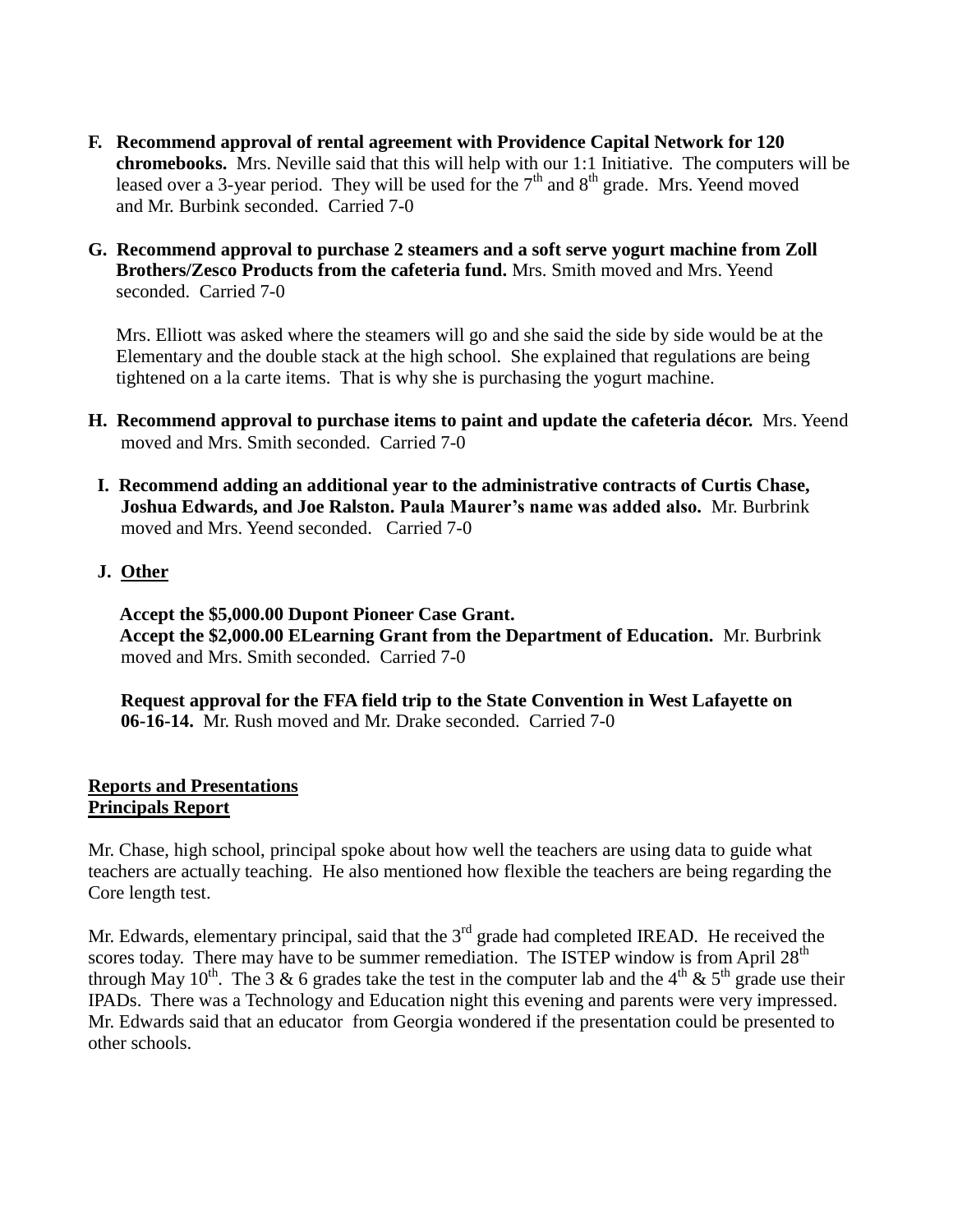# **Food Service Director Report**

Charity Elliott, Food Service Director, presented her report to the board. She informed the board that the cafeteria balance can only be as much as 3 months' worth of expenses. That would be \$74,000.00 and it is now at \$64,000.00. Besides the purchases approved for this board meeting she is also thinking about installing a slushy machine that is a 100% fruit product. The only cost of the slushy machine would be the product. The machine will be provided by the company where we purchase the slushy mix. Mrs. Elliott told the board that her degree enables her to be a Food Service Director for a group of 25,000 students according to the newly proposed rule issued by the USDA regarding Food Service Directors holding college degrees. She presented profit/loss spreadsheets that showed the 2012-13 cafeteria account with a net gain of \$30,172.95 and the 2013-14 net gain of \$14,768.36 currently. Mrs. Elliott told the board that she would like to reward her cafeteria workers by starting an incentive program. If sales goals are met then cafeteria workers are given bonuses based upon certain criteria. She also suggested an increase in salary for the Food Service Director position. According to the projected budget, the Food Service Department is still forecasted to have a net profit of \$13,000- \$15,000 for next school year. Mrs. Elliott asked if there were questions and none were asked.

## **Student Council & National Honor Society**

Mrs. Stephanie Parmer, head of Student Council and National Honor Society, gave a report to the board. Both groups joined forces over spring break to remodel the Teacher's Lounge at the high school. The students are required to complete a community project that gives back to the community. The students felt that they were most passionate about giving back to their school community. Some new paint, a new sofa, and some great Spartan artifacts brought the lounge to life and the students have received compliments from all the staff and faculty. A framed string art Spartan head from the 70s was uncovered in the bus barn and with some cleaning is again gracing the walls of the school. Great job students.

## **Superintendent Report**

Mrs. Maurer explained to the board that our Annual Performance Report will be printed in the newspaper soon. The only problem with it is that it won't be accurate. The salary ranges, the high school percentage of  $8<sup>th</sup>$  graders in Algebra I is wrong and the elementary class size was 23 last year and is 110 this year. It should have actually been 22. Mrs. Maurer tried to have these things corrected but was told in an email that the Department of Education doesn't change things.

## **Personnel**

# **A. Leaves/Resignations/Terminations**

**Recommend the acceptance of the resignation of Elizabeth Peterson from the district effective June 3, 2014.** Mr. Drake moved and Mr. Burbrink seconded. Carried 7-0

**Recommend the acceptance of the resignation of Katie Fix as the varsity volleyball coach effective March 17, 2014.** Mr. Drake moved and Mr. Rush seconded. Carried 7-0

## **B. Recommendations to Hire**

Recommend the hiring of Kimberly Ramseth as a full time Spanish teacher at Southwestern Jr./Sr. High school beginning at \$35,000.00 for the 2014-15 school year.

Recommend the hiring of Nicole Syester as a full time Math teacher at Southwestern Jr./Sr. High School beginning at \$30,000.00 for the 2014-15 school year.

Mrs. Yeend moved and Mr. Rush seconded the new hires listed above. Carried 7-0